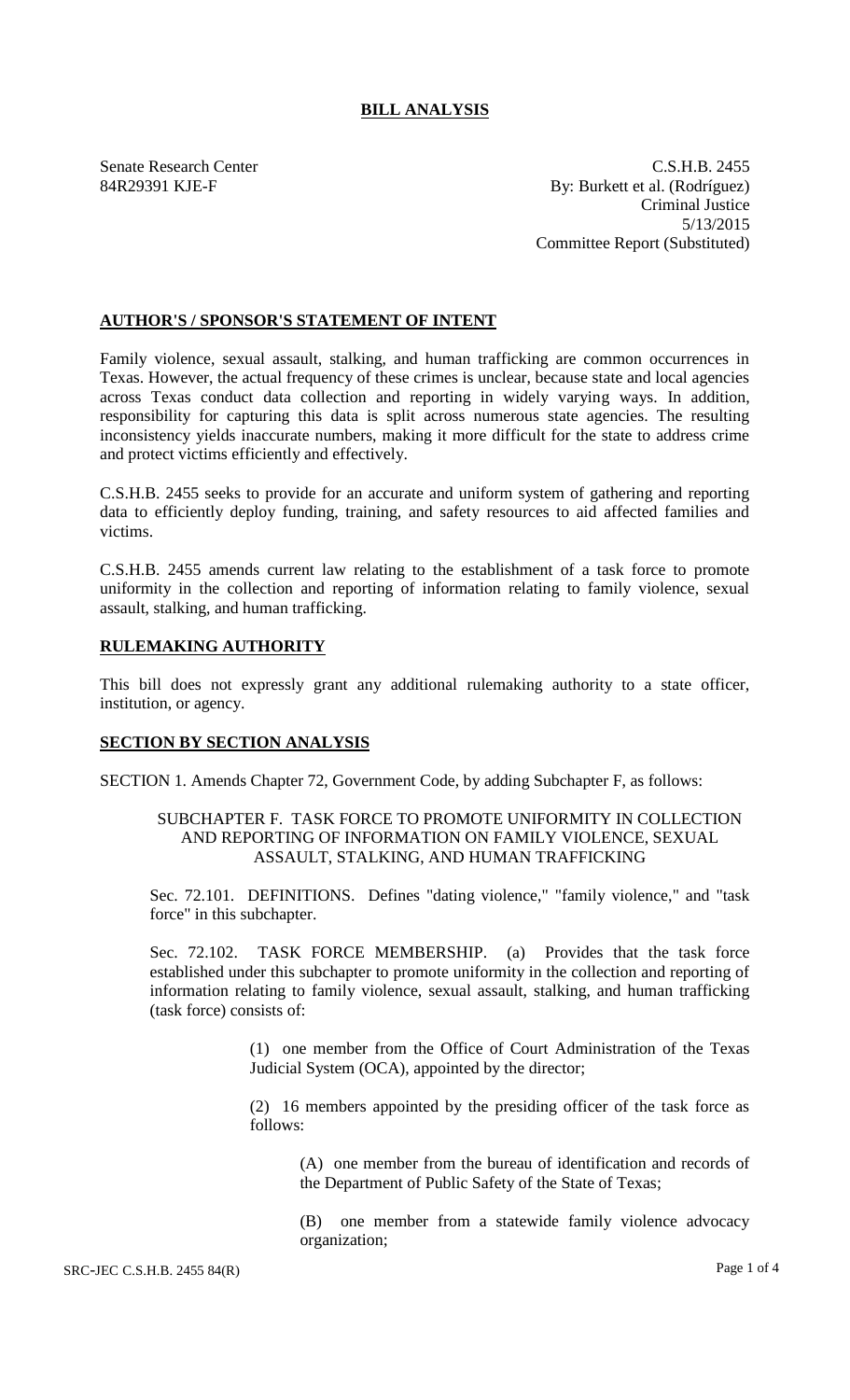(C) one member from a statewide sexual assault advocacy organization;

(D) one member who is a prosecuting attorney with experience in obtaining protective orders in cases involving family violence, sexual assault, stalking, or human trafficking;

(E) one member who is a magistrate with experience in issuing orders for emergency protection under Article 17.292 (Magistrate's Order for Emergency Protection), Code of Criminal Procedure;

(F) one member who is a judge or an associate judge with experience in issuing protective orders in cases involving family violence, sexual assault, stalking, or human trafficking;

(G) one member from The University of Texas School of Law Domestic Violence Clinic;

(H) one member who is from an organization that receives federal funding under the legal assistance for victims grant program and who has expertise in issues related to family violence, sexual assault, or stalking;

(I) two members from a law enforcement agency, including one member who is a constable;

(J) one member from the Texas Center for the Judiciary;

(K) one member from the Texas Municipal Courts Education Center;

(L) one member from the Texas Justice Court Training Center;

(M) one member from the County and District Clerks' Association of Texas;

(N) one member from the child support division of the office of the attorney general; and

(O) one member from the Texas Education Agency; and

(3) any other member whom the presiding officer determines to be appropriate and who consents to serve on the task force.

(b) Provides that the presiding officer of the task force is the member who represents OCA.

(c) Provides that appointed members of the task force serve at the will of the appointing authority. Requires that a vacancy on the task force be filled in the same manner as the original appointment.

Sec. 72.103. MEETINGS; COMPENSATION. (a) Requires the task force to meet at the call of the presiding officer.

(b) Provides that members of the task force serve without compensation or reimbursement for expenses.

Sec. 72.104. DUTIES. (a) Requires the task force to: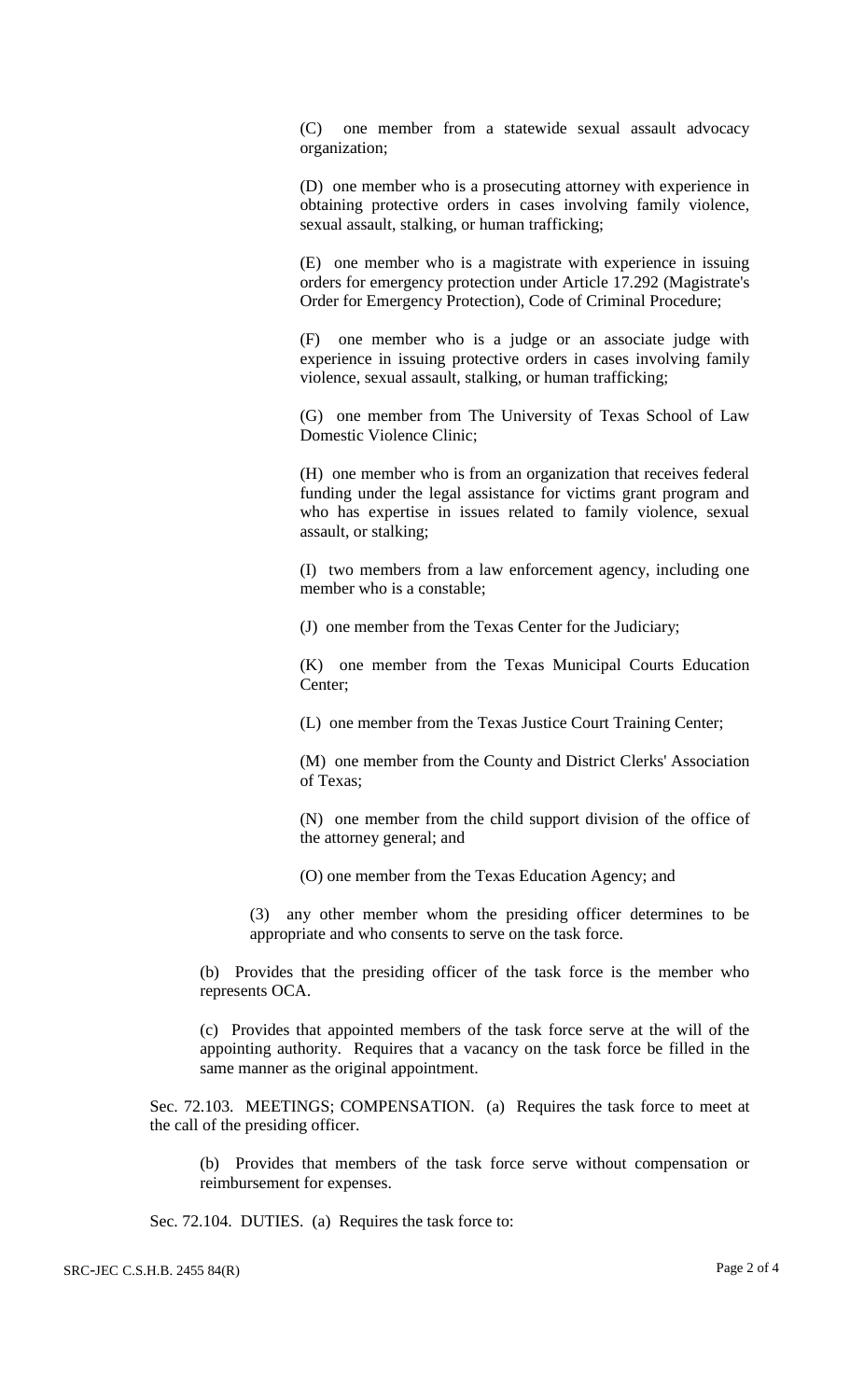(1) solicit and receive reports and testimony from individuals, state and local agencies, community-based organizations, and other public and private organizations, including:

(A) survivors of family violence, sexual assault, stalking, or human trafficking;

(B) law enforcement officials whose duties include submitting information to the Texas Crime Information Center;

(C) individuals with technical expertise in and familiarity with the programming and maintenance of the database maintained by the Texas Crime Information Center;

(D) individuals with technical expertise in and familiarity with OCA's database on family violence; and

(E) individuals with expertise in issues related to family violence, sexual assault, stalking, or human trafficking; and

(2) develop policy recommendations and best practices guidelines for the uniform collection and reporting of information relating to:

(A) family violence, sexual assault, stalking, and human trafficking; and

(B) the implementation of dating violence training and awareness education in public schools under Section 37.0831 (Dating Violence Policies), Education Code.

(b) Requires the task force, in developing policy recommendations and best practices guidelines under Subsection (a)(2), to examine best practices regarding uniform data collection and reporting and any studies or reports that the task force considers relevant.

Sec. 72.105. REPORT. Requires the task force, not later than September 1, 2016, to prepare and submit to the governor, the lieutenant governor, the speaker of the house of representatives, and the appropriate standing committees of the legislature a report that includes:

(1) a description of the activities of the task force;

(2) the findings and recommendations of the task force, including the policy recommendations and best practices guidelines developed by the task force under Section 72.104(a)(2); and

(3) any other matter that the task force considers appropriate.

Sec. 72.106. ADMINISTRATIVE SUPPORT. Requires OCA to provide reasonably necessary administrative and technical support for the activities of the task force.

Sec. 72.107. ASSISTANCE WITH RECOMMENDATIONS. Requires OCA to seek the assistance of the task force before OCA makes any recommendation as a result of the work done by the task force.

Sec. 72.108. EXPIRATION DATE. Provides that the task force is abolished and this subchapter expires on September 1, 2017.